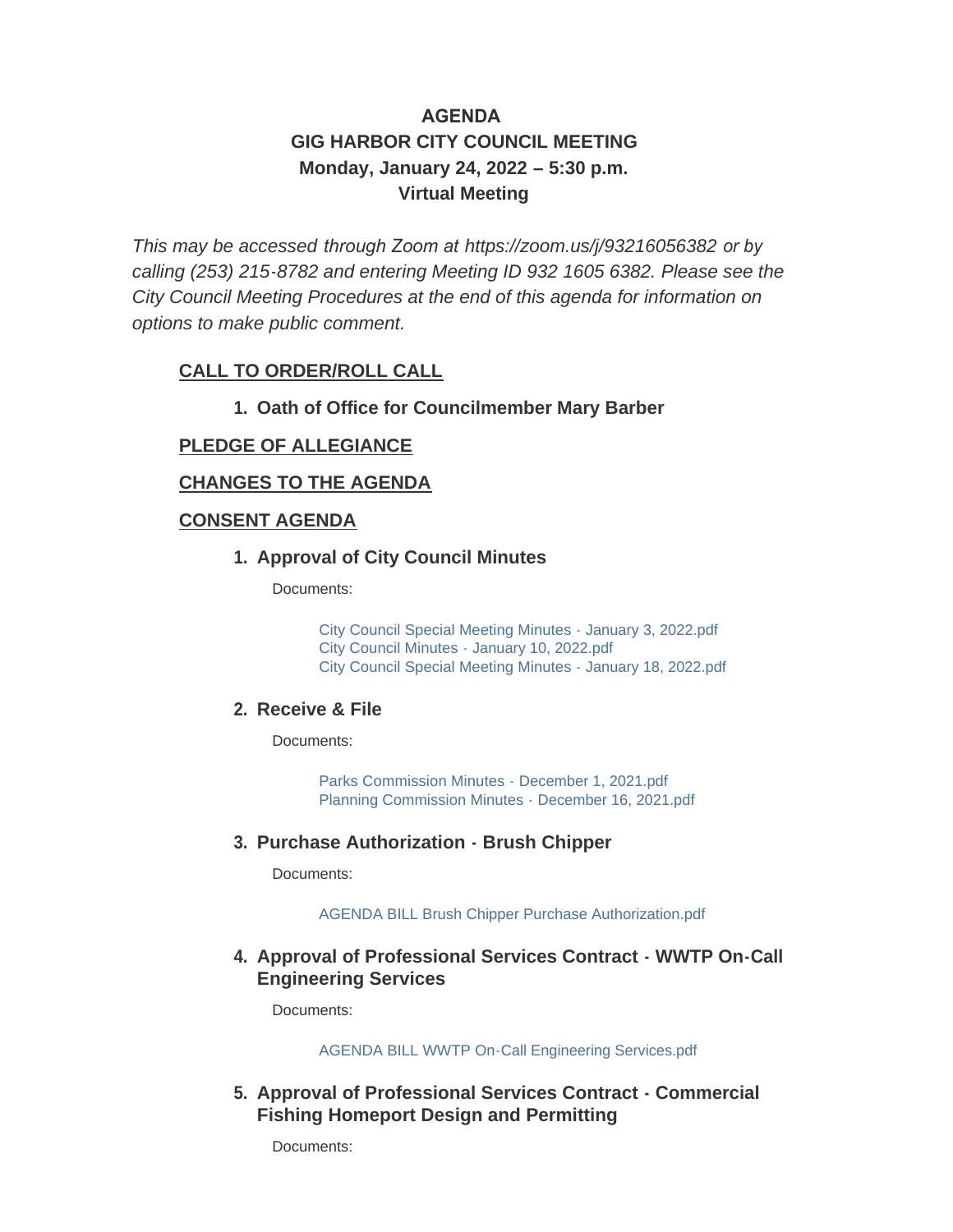[AGENDA BILL Commercial Fishing Homeport Design and](http://www.cityofgigharbor.net/AgendaCenter/ViewFile/Item/730?fileID=1755)  Permitting.pdf

### **Approval of Professional Services Contract - Annual 6. Pavement Maintenance and Repair**

Documents:

[AGENDA BILL Annual Pavement Maintenance and Repair.pdf](http://www.cityofgigharbor.net/AgendaCenter/ViewFile/Item/731?fileID=1754)

# **Approval of Vouchers 7.**

Check numbers 97020 through 97135 and ACH payments in the amount of \$821,256.83.

#### **PRESENTATIONS**

- **Federal Funding Opportunities Representative Derek 1. Kilmer**
- **Harbor History Museum Maritime Gallery Executive Director 2. Stephanie Lile**

## **MAYOR'S REPORT**

**Update on City Council Retreat 1.**

## **CITY ADMINISTRATOR'S REPORT**

#### **PUBLIC COMMENT ON NON-AGENDA ITEMS**

#### **NEW BUSINESS**

- **Election of Mayor Pro Tempore 1.** PROPOSED MOTION: *Move to appoint Councilmember Robyn Denson as Mayor Pro Tempore.*
	- a) Report: City Clerk Josh Stecker
	- b) Clarifying questions from Council
	- c) Public comment
	- d) Council deliberation and action

Documents:

[AGENDA BILL Appointment of Mayor Pro Tempore.pdf](http://www.cityofgigharbor.net/AgendaCenter/ViewFile/Item/738?fileID=1750)

- **Appointment of Council Representation to Advisory Bodies 2.** PROPOSED MOTION: *Move to recommend appointment of councilmembers to advisory bodies as listed.*
	- a) Report: City Clerk Josh Stecker
	- b) Clarifying questions from Council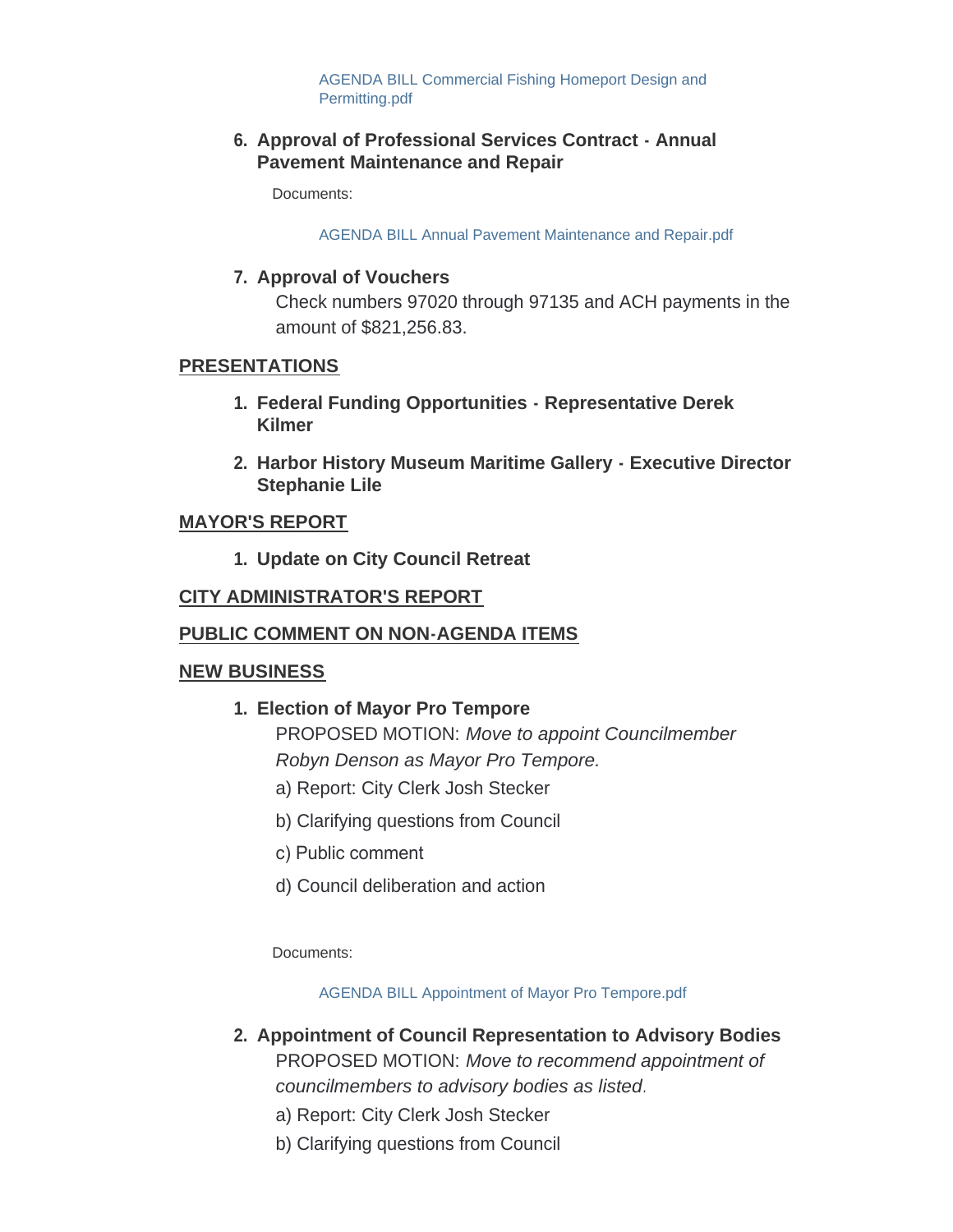c) Public comment

d) Council deliberation and action

Documents:

[AGENDA BILL Council Committee Assignments.pdf](http://www.cityofgigharbor.net/AgendaCenter/ViewFile/Item/739?fileID=1757)

# **COUNCIL REPORTS / COMMENTS**

### **ANNOUNCEMENT OF UPCOMING MEETINGS**

- **City Council Study Session Thursday, January 27 at 2:00 1. p.m.**
- **City Council Retreat Saturday, January 29 at 9:00 a.m. 2.**
- **City Council/Planning Commission Joint Meeting Thursday, 3. February 3 at 5:00 p.m.**

# **EXECUTIVE SESSION**

**To consider the acquisition of real estate per RCW 42.20.100 1.(1)(b)**

# **ADJOURN**

# **PUBLIC COMMENT & DECORUM**

The City Council desires to allow a maximum opportunity for public comment. However, the business of the City must proceed in an orderly, timely manner. The purpose of a Council meeting is to conduct the City's business; it is not a public forum. The Open Public Meetings Act does not require that members of the public be allowed to participate or speak.

Speakers will be allotted 3 minutes per individual, unless revised by the Mayor.

Public comment may be made remotely via Zoom or by phone during designated portions of the meeting. To speak during the meeting, press the Raise Hand button near the bottom of your Zoom window or press \*9 on your phone. Please refrain from raising your hand until the Mayor has announced that she has opened the public comment portion of the meeting. Your name or the last three digits of your phone number will be called out when it is your turn to speak. When using your phone to call in, you may need to press \*6 to unmute yourself. All speakers will have up to three minutes to speak.

Instead of speaking live, you may submit comments in writing by email before the meeting. Your comments must be provided to the City Clerk by 3:00 p.m. on the day of the meeting. All written comments must be able to be read in 3 minutes or less to be included in the record and must state "FOR PUBLIC COMMENT" in the subject line of the email. In addition, comments must include the name and address